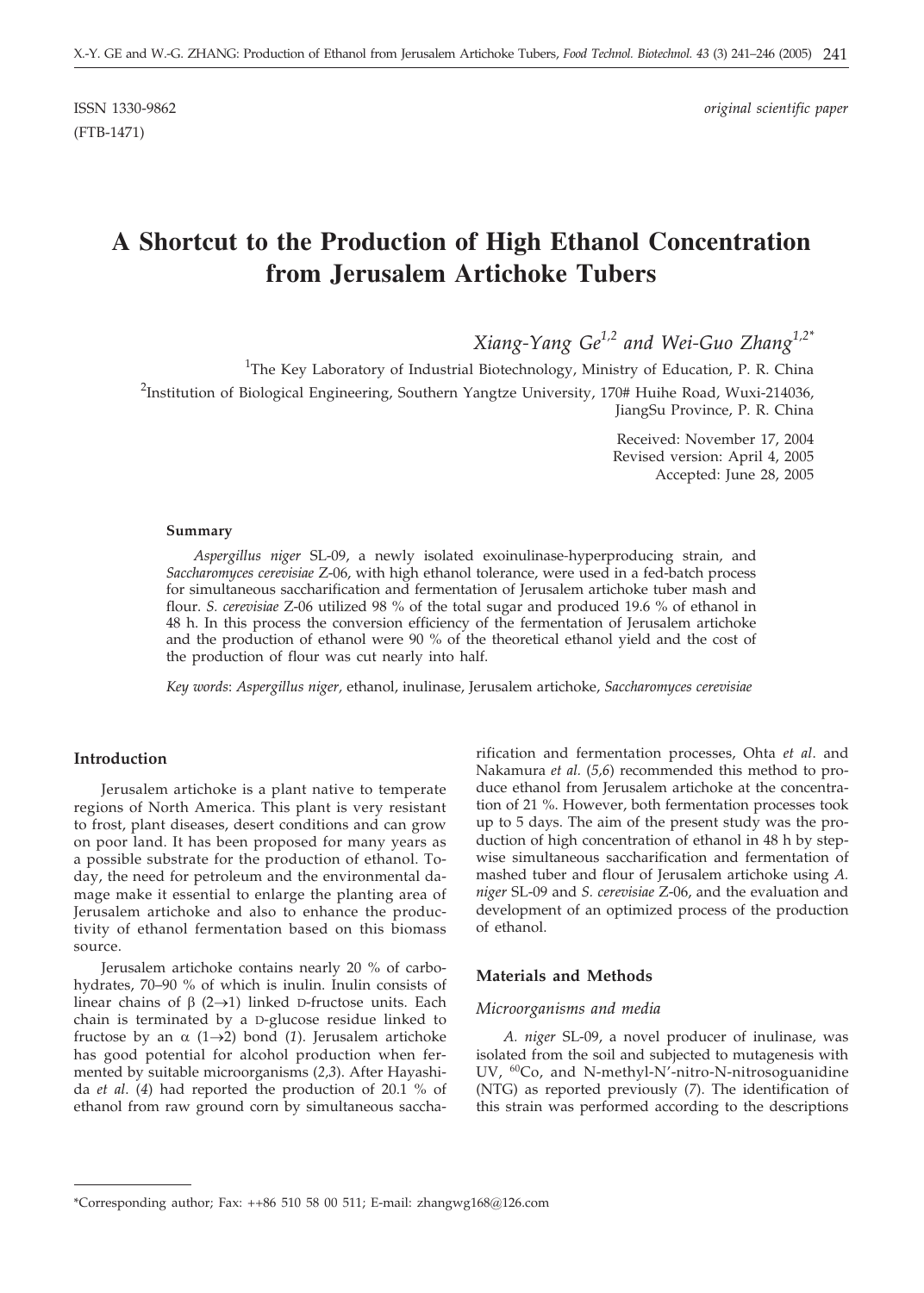of Dai (*8*). It was maintained on slants of potato agar (*9*) and subcultured every month. The culture medium used for the production of inulinase contained  $(g/L)$ : sucrose 30, sucrose fatty acid ester 5,  $NH<sub>4</sub>H<sub>2</sub>PO<sub>4</sub>$  12, KCl 0.7,  $MgSO_4$ <sup>-7H<sub>2</sub>O 0.5, and FeSO<sub>4</sub>·7H<sub>2</sub>O 0.001, adjusted to</sup> pH=6.0 with 0.1 M of HCl or NaOH.

*S. cerevisiae* Z-06 was chosen for ethanol fermentation because of its high ethanol tolerance and high rate of fermentation activity. This strain was originally isolated from a fermented mash for Huating (a Chinese alcoholic drink) manufactured in Xuzhou, P. R. China, and was maintained on the slants of malt agar (*9*). For the preparation of inoculum, *S. cerevisiae* Z-06 cells from a slant culture were suspended in 100 mL of a liquid medium containing (g/L): yeast extract 10, peptone 20, and glucose 20 in a 500-mL shake flask, at 30 °C with shaking (140 rpm) for 30 h.

Tubers of Jerusalem artichoke grown in GanSu Province, P. R. China were harvested in November. Dry- -matter content of the fresh tubers was 26.4 %. The whole tubers were washed with water, mashed directly and sterilized at 121 °C for 15 min. To prepare Jerusalem artichoke flour, the washed tubers were peeled, sliced, and dried in a forced air-flow oven at 40 °C for 48 h. The dried material was finely pulverized by ball milling. The resulting flour contained 2 % of moisture and 83 % of total sugar.

#### *Inulinase and invertase production by A. niger SL-09*

The strain *A. niger* SL-09 was incubated in 500-mL conical flasks, each containing 100 mL of the culture medium. The media were inoculated with 0.5 mL of spore suspension (with the concentration of  $10^6$  per mL) and cultured at 30 °C for 4 days on a rotary shaker (140 rpm). To maintain the desired pH, calcium carbonate was added to give a concentration of 10 g/L after 24 h. During the process, mycelium was periodically withdrawn and centrifuged at 5000 rpm and 4 °C for 5 min. Supernatant was used for the analysis of inulinase activity, invertase activity, total sugar, pH and biomass.

#### *Fermentation tests of S. cerevisiae Z-06*

Fermentation tests for determining the maximum concentration of ethanol obtained by *S. cerevisiae* Z-06 were carried out in fed-batch culture with sequential feeding with sucrose. Either whole liquid culture or mycelium-free culture supernatant of *A. niger* SL-09 (150 mL) was supplemented with 30 g of sucrose, 0.45 g of  $(NH_4)_2SO_4$ , and 0.15 g of  $KH_2PO_4$ , and the two were compared as a fermentation medium. The initial pH was 5.0, and the pH was not controlled during the fermentation. All tests were conducted statically in 250-mL culture bottles, at 30 °C as described previously (*5*).

To determine the optimum concentration of Jerusalem artichoke flour for the conversion efficiency and productivity of fermentation using *S. cerevisiae* Z-06, experiments were carried out with Jerusalem artichoke flour as the medium (150 mL) at the concentration of 50–300 g/L in 500-mL culture bottles. The fermentations were run statically at 30 °C after the same quantity of *S. cerevisiae* Z-06 cells and 60 mL of whole liquid culture of *A. niger* SL-09 were added to each of the culture bottles.

In order to study the effect of enzyme activities on ethanol yield and productivity, fermentations were carried out using mashed tuber (200 g) as medium with 20–100 mL of liquid culture of *A. niger* SL-09, and the medium without liquid culture was used as control. These cultures were run at 30  $^{\circ}$ C in stationary flasks after the addition of the same quantity of *S. cerevisiae* Z-06 cells.

# *Simultaneous saccharification and fermentation using A. niger SL-09 and S. cerevisiae Z-06*

In this process 200 g of mashed tubers were inoculated with *S. cerevisiae* Z-06 in 500-mL culture bottles, and fermentations were conducted at 30 °C for 6 h. The cells of *S. cerevisiae* Z-06 were collected from the inoculum culture and resuspended in the medium as described above. Then 60 mL of whole liquid culture of *A. niger* SL-09 were supplemented. The mass of 40 and 30 g of the flour was added after 10 and 25 h of fermentation, respectively. Due to high viscous nature of fermentation mash, it was necessary to shake the bottles to submerge the solid matter in the liquid, after which the cultures were incubated without shaking, and the viscosity decreased rapidly probably because of the inulin solubilization by endoinulinase. During the first 6 h, fermentations were very intense, so antifoam was added to the culture at a mass fraction of 0.1 ppm to secure complete fermentation.

#### *Analytical methods*

Exoinulinase(b-D-fructan fructohydrolase, E.C. 3.2. 1.80) was distinguishable from endoinulinase  $(2,1-\beta-D-$ -fructan fructohydrolase, E.C. 3.2.1.7) by their ability to hydrolyze sucrose. The extracellular inulinase activity (I) and invertase activity (S) in culture supernatants were assayed by measuring the reducing sugar released from inulin and sucrose, respectively, as described by Pessoni *et al.* (*10*). One unit of inulinase activity was defined as the amount of enzyme in 1 mL that releases 1 µmol of fructose from inulin per min. One unit of invertase activity was defined as the amount of enzyme in 1 mL that catalyzes the hydrolysis of 1 µmol of sucrose per min. Reducing sugars were estimated with 3,5-dinitrosalicylic acid (DNS) (*11*), using fructose as standard. Total reducing sugar was assayed by the same method after acid hydrolysis (adjusted to pH=1.0 with sulfuric acid and heated to 100  $\degree$ C for 30 min). Yeast cell populations were determined by direct microscopic count in a counting chamber. The pH was measured by pH-meter. Ethanol was assayed by gas liquid chromatography (*12*). Biomass concentration was determined by harvesting the mycelia pellets by filtration and freeze-drying them to a constant mass, the dry mass was expressed as gram per liter of the fungal culture.

#### **Results and Discussion**

### *Morphological and physiological characteristics of S. cerevisiae Z-06*

Vegetable cells of this strain were of globular to ellipsoidal shape, 4.0 to 4.8 by 5.2 to 8.5 µm in size, and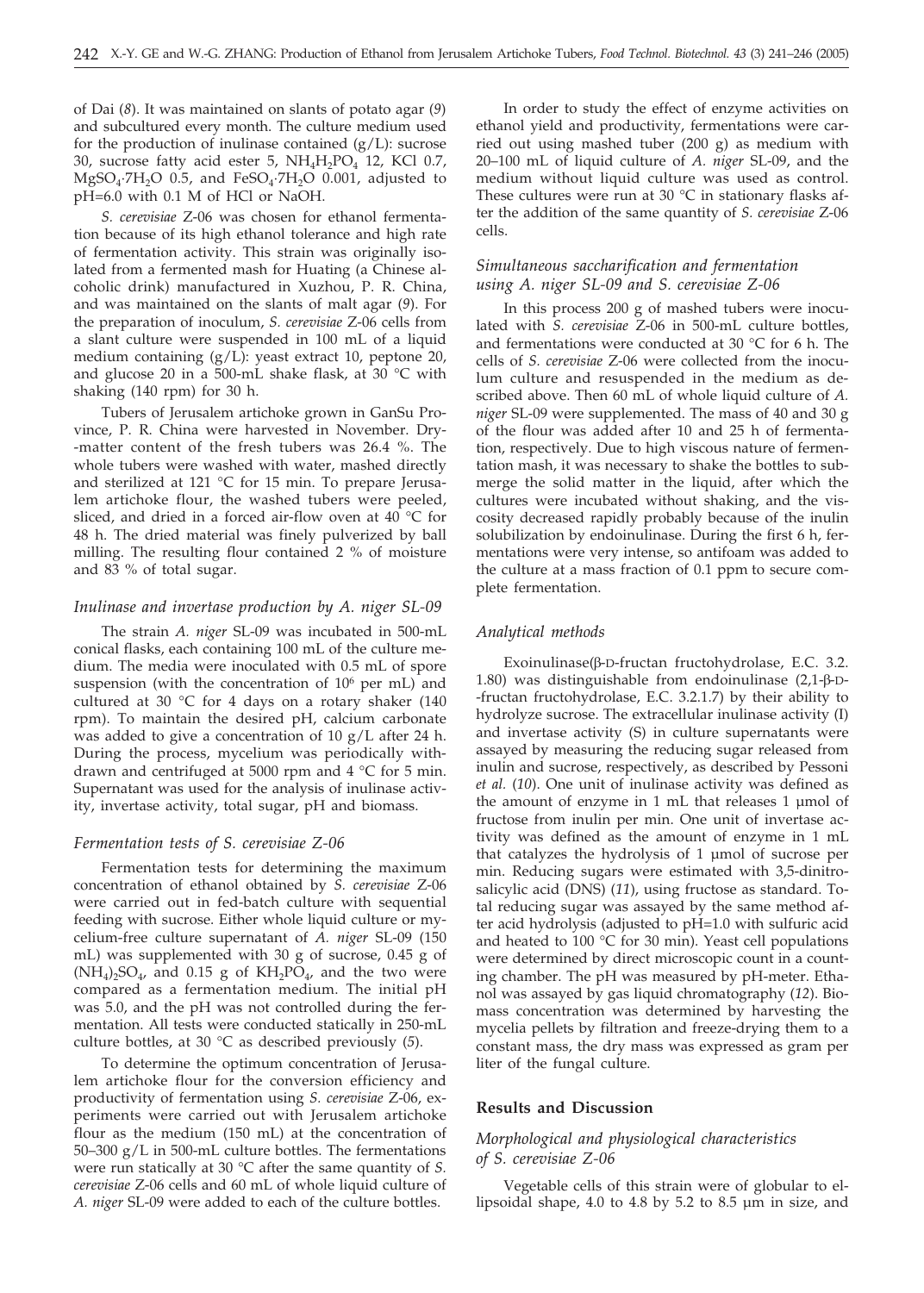reproduced by multilateral budding. White and smooth colonies were formed on potato-glucose agar but pseudomycelium was not found. Sporulation was observed on the acetate agar, and two or three round ascospores were produced per ascus. Strain Z-06 was unable to utilize citrate, methanol, nitrate or nitrite, and was sensitive to 1 % of acetic acid. It was able to ferment glucose, galactose, sucrose and maltose. On the basis of the morphological and physiological properties, the strain was identified as *S. cerevisiae* (*13*).

# *Time for inulinase and invertase production by A. niger SL-09*

The time for inulinase and invertase activities, total sugar, pH, and biomass were determined in shake flask culture of *A. niger* SL-09 at 30 °C (Figs. 1 and 2). Nearly



**Fig. 1.** The time course of enzyme production in shake flask culture of *A. niger* SL-09. Fermentation was carried out using 200 g of mashed tubers with 20–100 mL of liquid culture of *A. niger* SL-09. Cultures were run at 30 °C after the addition of *S. cerevisiae* Z-06



**Fig. 2.** Growth course of *A. niger* SL-09 in shake culture. The media were inoculated with  $0.5$  mL of spore suspension  $(10^6/mL)$  and cultured at 30 °C for 4 days on a rotary shaker. The arrow indicates the addition of calcium carbonate at the concentration of  $10 \text{ g}/\text{L}$ 

all of the sugar was exhausted in 5 days. Invertase activity reached a maximum of 92 U/mL after 4 days, while inulinase activity was 54 U/mL (I/S ratio, 0.57). In a previous work the enzyme activities in the liquid culture of *A. niger* 817 were 64.8 U/mL for inulinase and 8.8 U/mL for invertase (I/S ratio, 7.8) (*6*). The comparison of these results shows that *A. niger* SL-09 is a more favourable strain for the production of enzyme with high invertase activity. The pH and I/S values remained near the constant through the culture period and the biomass maximum reached 18.5  $g/L$ , which is in agreement with most reports (*14*).

# *Ethanol tolerance of S. cerevisiae Z-06 and the optimum flour concentration for conversion efficiency and productivity*

A total of 70 g of sucrose was added sequentially to the mycelium-containing culture during ethanol fermentation, which stopped in 36 h and the final ethanol concentration reached 21 %. In the mycelium-free culture, however, a lower ethanol concentration of 17.2 % was produced from a total of 60 g of sucrose in 60 h (Fig. 3). The comparison showed that the fungal mycelia were responsible for the enhanced growth and fermentation activities as well as for the ethanol tolerance of *S. cerevisiae* Z-06 (*5,15*). However, it took *S. cerevisiae* 1200 as long as 5 days to produce the same concentration of ethanol, therefore, *S. cerevisiae* Z-06 is more profitable for ethanol fermentation.

Maximum conversion efficiency of the fermentation and production of ethanol from Jerusalem artichoke were determined by calculating ethanol concentration in the culture. As shown in Fig. 4, maximum conversion efficiency and productivity were 86 % and 8.5  $(g/L)/h$ , respectively, when flour concentration was 250 g/L. However, both conversion efficiency and productivity dropped dramatically when flour concentration was over  $250$  g/L. Therefore, it is very important to add no more than 250 g/L of Jerusalem artichoke flour to the culture to obtain the optimum conditions for fermentation.



**Fig. 3.** Ethanol production by *S. cerevisiae* Z-06 in fed-batch fermentation with sequential addition of sucrose. Either whole liquid culture or culture supernatant of *A. niger* SL-09 were used as medium. Tests were conducted statically in 250-mL culture bottles at 30 °C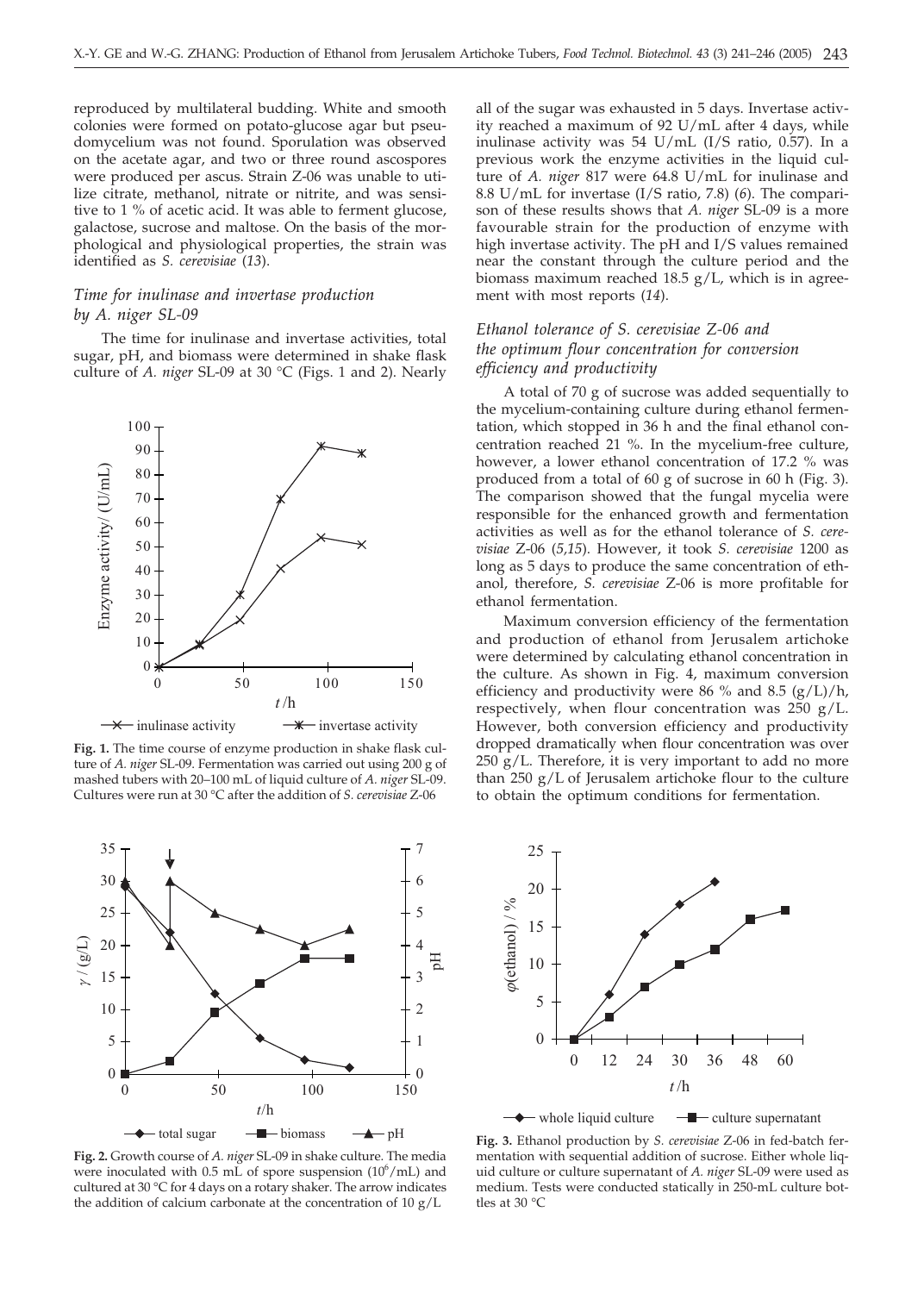

**Fig. 4.** Productivity and conversion efficiency of the fermentation with 50–300 g/L of flour concentration. Experimental conditions: 200 g of mashed tubers were inoculated with *S. cerevisiae* Z-06. The cells were collected and resuspended in the medium to which 60 mL of whole liquid culture of *A. niger* SL-09 were supplemented and total of 70 g of flour was added step by step

# *Effect of the enzyme activities on ethanol yield and productivity*

Ethanol concentration, productivity and conversion efficiency obtained during the fermentations of six different media are given in Table 1. The results show that in the first 6 h of fermentations the maximum productivity was obtained in the basal medium. High content of reducing sugar hydrolyzed from inulin by liquid culture of *A. niger* SL-09 slowed down the initial fermentations. However, in 12 h the total sugar of the media with the addition of the liquid culture, especially the medium with 60 mL of the liquid culture, was consumed more completely than that of the basal medium.

The juice of Jerusalem artichoke tubers (containing amino acids, proteins, vitamins, and metal ions, besides carbohydrates) had been proved to be an appropriate medium for the production of ethanol (*16*). Therefore, to obtain the maximum productivity in ethanol fermentation, mashed tubers should be used as substrate. However, to produce high ethanol concentration with maximum conversion efficiency in short period of time, 60 mL of the liquid culture of *A. niger* SL-09 should be added to the medium.

# *Simultaneous saccharification and fermentation of Jerusalem artichoke mashed tubers and flour*

On the basis of 70 g of sucrose fed into the mycelium-containing culture (Fig. 3), optimum flour concentration was  $250$  g/L (Fig. 4), a total of 70 g of flour was added to the 200 g of mashed tubers step by step. At first, the viscosity of the culture was high, while it decreased rapidly during the fermentation. To avoid the inhibition caused by high concentration of sugar, during first 6 h of the fermentation, liquid culture of *A. niger* SL-09 was not added to the culture. Due to these conditions in first 6 h, the maximum volumetric productivity of ethanol was obtained. When the flour was added, there was a short slow-moving period for *S. cerevisiae* Z-06. Fermentation was completed in 48 h, final ethanol concentration was 19.6 %, and conversion efficiency of Jerusalem artichoke to ethanol was 90 % of the theoretical ethanol yield (Fig. 5).

Because the level of total sugar in the mashed tubers was mostly 20 %, the final ethanol concentration was lower than 11 %, but the fermentation was rapid and complete. High concentration of reducing sugar in the concentrated juice inhibited the final ethanol concentration of juice below 15 %, and the fermentable sugar was not consumed completely (*17*). To obtain a high concentration of ethanol, inulin or flour was used as medium, but the fermentation courses were up to 5 days long, although mycelia were used (*5,6*), and the step of the production of flour might increase the cost of process significantly.

In this process, to economically produce high concentration of ethanol in short period of time, the yeast *S. cerevisiae* Z-06 with high ethanol tolerance and fermentation activity was used, and the fermentation cycle needed by *S. cerevisiae* 1200 was cut into half (*6*). Moreover, mashed tubers were used first as medium, after which the flour was added below the concentration of  $250$  g/L,

|          |                           |                       | $t$ (fermentation)/h |              |                     |              |                          |  |
|----------|---------------------------|-----------------------|----------------------|--------------|---------------------|--------------|--------------------------|--|
| V(liquid | Inulinase                 | Invertase<br>activity |                      | 6            | 12                  |              |                          |  |
| mL       | culture)<br>activity<br>U |                       | $\varphi$ (ethanol)  | Productivity | $\varphi$ (ethanol) | Productivity | Conversion<br>efficiency |  |
|          |                           |                       | $\%$                 | $(g/L)/h^a$  | $\%$                | $(g/L)/h^a$  | $\frac{1}{2}$            |  |
| $\theta$ | 0                         | $\Omega$              | 6.8                  | 11.3         | 7.6                 | 3.17         | 54.1                     |  |
| 20       | 1080                      | 1839                  | 6.2                  | 10.3         | 8.1                 | 3.38         | 63.0                     |  |
| 40       | 2160                      | 3672                  | 5.4                  | 9.0          | 9.8                 | 4.08         | 76.3                     |  |
| 60       | 3240                      | 5510                  | 4.9                  | 8.1          | 12.0                | 5.00         | 93.4                     |  |
| 80       | 4320                      | 7344                  | 4.3                  | 7.1          | 11.5                | 4.80         | 89.5                     |  |
| 100      | 5400                      | 9180                  | 3.8                  | 6.3          | 10.0                | 4.17         | 77.8                     |  |

Table 1. Ethanol production parameters on medium containing various volumes of liquid culture of *A. niger* SL-09 after 6 and 12 h of fermentation by *S. cerevisiae* Z-06

Sucrose consumption was calculated assuming 90 % of the theoretical conversion of sucrose to ethanol plus  $CO<sub>2</sub>$ , and the mass of sucrose fermented (in g) equal to 2.16 times the mass of  $CO<sub>2</sub>$  evolved (in g)

<sup>a</sup>The average volumetric productivity of ethanol (ethanol concentration in  $g/L$  was divided by the fermentation time) <sup>b</sup>Conversion efficiency as percentage of the theoretical maximum on the basis of total sugar concentration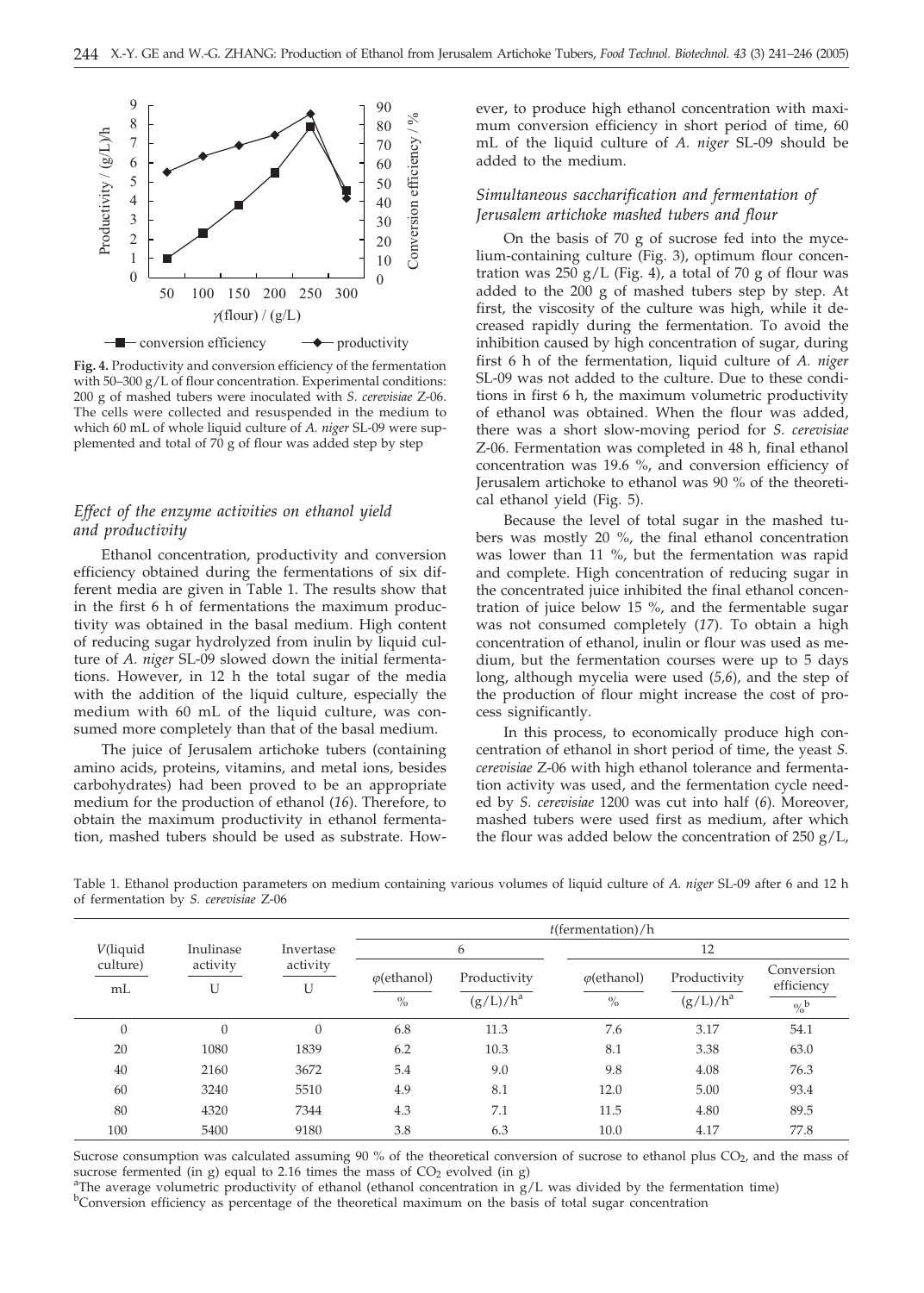

**Fig. 5.** Production of ethanol from Jerusalem artichoke. Experimental conditions: 200 g of mashed tubers were inoculated with *S. cerevisiae* Z-06, then 60 mL of liquid culture of *A. niger* SL-09 were supplemented. The arrows indicate the addition of 40 and 30 g of flour after 10 and 25 h of fermentation, respectively

and therefore high conversion efficiency of 90 % was obtained. These observations lead to the conclusion that the higher the concentration of total initial sugar, the

slower the fermentation of the media, which is in agreement with the results of Atiyeh *et al*. (*18*).

*A. niger* SL-09 was selected among many strains because of its high inulinase activity and enhanced fermentation activity, which is due to high content of proteolipids (PL) in its mycelia (*15,19*). The liquid culture of *A. niger* SL-09 is characterized by predominant exoinulinases, which catalyze the hydrolysis of inulin by splitting off terminal D-fructose. Because fructose is consumed more efficiently than high-polymerized polyfructosans of inulin, liquid culture of *A. niger* SL-09 was used to hydrolyze inulin and permitted better sugar assimilation of *S. cerevisiae* Z-06. In order to avoid the inhibition caused by high sugar concentration, especially by the reducing sugars hydrolyzed from inulin, no more than 60 mL of the liquid culture from *A. niger* SL-09 should be added to the medium.

Table 2 summarizes and compares the results of ethanol fermentation of three types of inulin sources obtained from Jerusalem artichoke tubers (*5,6*). Disregarding the effect of other factors, such as yeasts, the composition of fermentation medium, *etc.,* the data in Table 2 were analyzed using SAS Microsoft, and the standardized regression coefficients of the fermentation parameters were given in Table 3. The results confirm

Table 2. Summary of simultaneous saccharification and fermentation of Jerusalem artichoke tubers

| Experimental<br>condition                            | Fermentation parameters |                                     |                                     |                                         |                                      |                                        |                                                |                                                                   |                                           |
|------------------------------------------------------|-------------------------|-------------------------------------|-------------------------------------|-----------------------------------------|--------------------------------------|----------------------------------------|------------------------------------------------|-------------------------------------------------------------------|-------------------------------------------|
| Type of substrate<br>and enzyme                      | V(broth)<br>mL          | Total<br>inulinase<br>activity<br>U | Total<br>invertase<br>activity<br>U | $m$ (total<br>$\mbox{sugar})/V$<br>$\%$ | $\varphi$ (ethanol)<br>$\frac{0}{0}$ | $t$ (fermenta-<br>tion)<br>$\mathbf h$ | Volumetric<br>produc-<br>tivity<br>$(g/L)/h^a$ | $m$ (final<br>reducing<br>$\frac{\text{sugar}}{\text{V}}$<br>$\%$ | Conversion<br>efficiency<br>$\frac{6}{6}$ |
| A Ground tubers<br>and powdered<br>enzyme            | 150                     | 1200                                | 280                                 | 17.8                                    | 10.4                                 | 15                                     | 5.5                                            | 0.3                                                               | 92                                        |
| <b>B</b> Juice concentrate<br>and powdered<br>enzyme | 150                     | 4800                                | 1120                                | 45.0                                    | 15.0                                 | 72                                     | 1.7                                            | 14.7                                                              | 52                                        |
| C Flour and fungal<br>liquid culture                 | 177                     | 10300                               | 1320                                | 39.4                                    | 20.1                                 | 120                                    | 1.3                                            | 2.6                                                               | 80                                        |
| <b>D</b> Pure inulin and<br>liquid culture           | 183                     | 6000                                | 1800                                | 36.0                                    | $20.1 - 21.0$                        | 72                                     | 2.8                                            | 2.7                                                               | 83-84                                     |
| E Ground tubers,<br>flour and liquid<br>culture      | 265                     | 3300                                | 5520                                | 38.6                                    | 19.6                                 | 48                                     | 4.1                                            | 1.5                                                               | 90                                        |

The data of **A**, **B** and **C** are from reference *6*, data of **D** is from reference *5*, data of **E** is from this study

The sucrose consumption was calculated assuming 90 % of the theoretical conversion of sucrose to ethanol plus  $CO<sub>2</sub>$ , and the mass of sucrose fermented (in g) equal 2.16 times the mass of  $CO<sub>2</sub>$  evolved (in g)

<sup>a</sup>The average volumetric productivity of ethanol (ethanol concentration in  $g/L$  was divided by the fermentation time)

b Conversion efficiency as percentage of the theoretical maximum on the basis of total sugar concentration

Table 3. Standardized regression coefficients between variables and dependent variables in the ethanol fermentation of Jerusalem artichoke tubers

|                                   |                     |                    | Dependent variables |                  |                          |  |
|-----------------------------------|---------------------|--------------------|---------------------|------------------|--------------------------|--|
| Variables                         | $\varphi$ (ethanol) | $t$ (fermentation) | Productivity        | $m$ (sugar)/ $V$ | Conversion<br>efficiency |  |
|                                   | $\%$                |                    | (g/L)/h             | $\%$             | $\%$                     |  |
| Total inulinase activity/U        | 0.669               | 0.985              | $-0.862$            | 0.092            | $-0.245$                 |  |
| Total invertase activity/U        | 0.547               | $-0.06$            | 0.135               | $-0.223$         | 0.294                    |  |
| Total initial sugar concentration | 0.664               | 0.702              | $-0.833$            | 0.633            | $-0.670$                 |  |